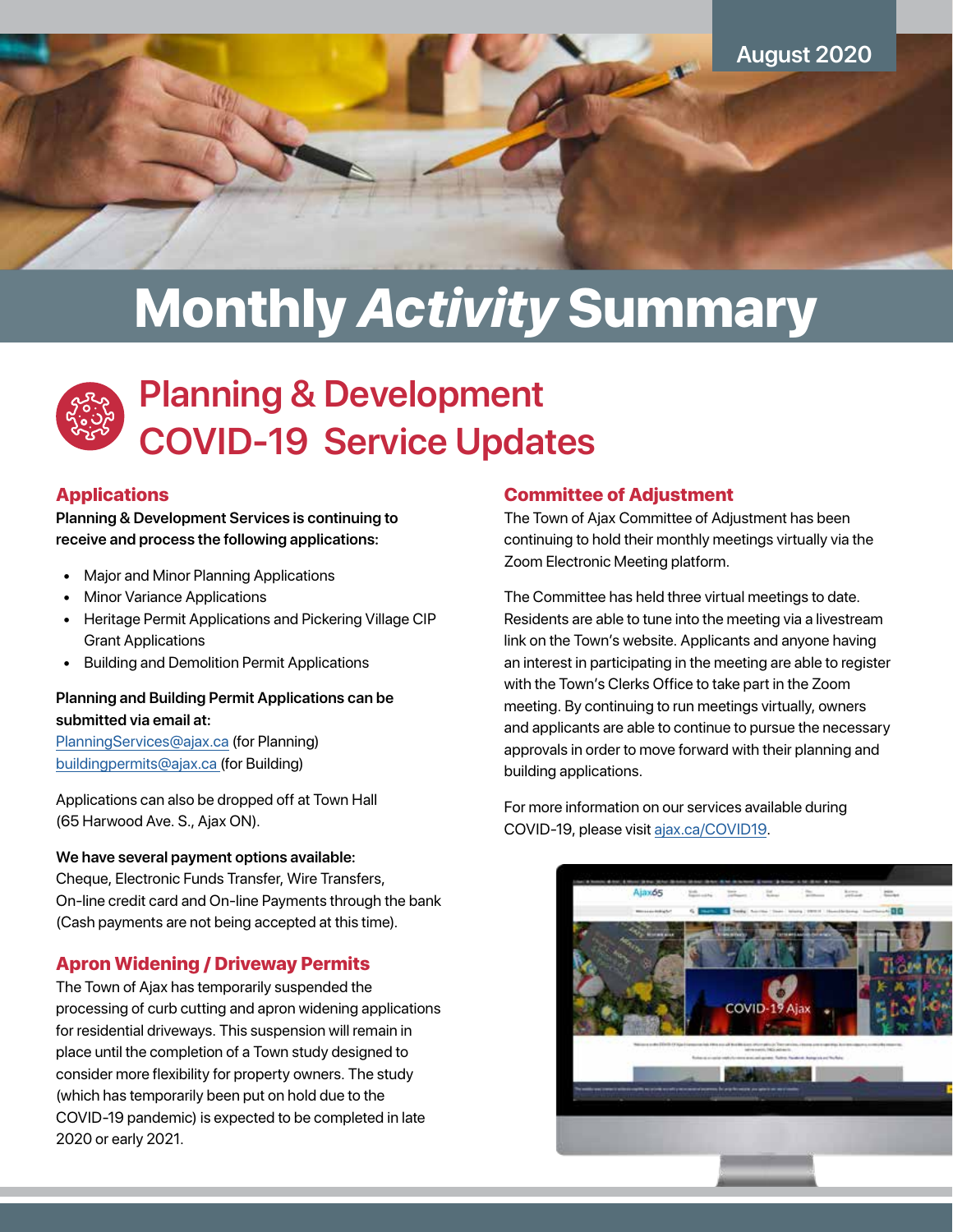# **New Development Applications ENGINE**

| <b>Location</b>            | 105 Rossland Rd. W.                                                           |  |
|----------------------------|-------------------------------------------------------------------------------|--|
| <b>Applicant</b>           | Katanna Developments                                                          |  |
| <b>Ward</b>                | 1                                                                             |  |
| <b>Staff</b>               | Caitlin Graup, Senior Development Planner                                     |  |
| <b>Type of Application</b> | Site Plan                                                                     |  |
| <b>Details</b>             | Proposed development consisting of 60<br>stacked back-to-back townhouse units |  |





| <b>Location</b>            | 675 Harwood Ave. N.                                                                                                                               |  |
|----------------------------|---------------------------------------------------------------------------------------------------------------------------------------------------|--|
| <b>Applicant</b>           | <b>Triovest Realty Advisors</b>                                                                                                                   |  |
| <b>Ward</b>                |                                                                                                                                                   |  |
| <b>Staff</b>               | Caitlin Graup, Senior Development Planner                                                                                                         |  |
| <b>Type of Application</b> | Site Plan                                                                                                                                         |  |
| <b>Details</b>             | Proposed development of two single-storey buildings in the Prestige Employment (PE) zone, consisting<br>of a total 33,880 m2 of gross floor area. |  |



| <b>Location</b>            | 537 Kingston Rd. E.                                                                           |  |
|----------------------------|-----------------------------------------------------------------------------------------------|--|
| <b>Applicant</b>           | Ivanhoe Cambridge                                                                             |  |
| <b>Ward</b>                | З                                                                                             |  |
| <b>Staff</b>               | Eric Simpson, Development Planner                                                             |  |
| <b>Type of Application</b> | Site Plan / Zoning By-Law Amendment                                                           |  |
| <b>Details</b>             | Proposed development of a 1-storey,<br>112,792 m <sup>2</sup> warehouse / distribution centre |  |



| <b>Amenity Side</b> |  |  |
|---------------------|--|--|
|                     |  |  |

| <b>Location</b>            | 253 & 255 Lake Driveway W.                                                                                                                                                                                                                                                               |
|----------------------------|------------------------------------------------------------------------------------------------------------------------------------------------------------------------------------------------------------------------------------------------------------------------------------------|
| <b>Applicant</b>           | Your Home Developments Inc.                                                                                                                                                                                                                                                              |
| <b>Ward</b>                | 3                                                                                                                                                                                                                                                                                        |
| <b>Staff</b>               | Eric Simpson, Development Planner                                                                                                                                                                                                                                                        |
| <b>Type of Application</b> | Official Plan Amendment /<br>Zoning By-Law Amendment                                                                                                                                                                                                                                     |
| <b>Details</b>             | Proposed development of an 8-storey residential<br>building consisting of 163 dwelling units and one<br>3-storey stacked townhouse block containing<br>15 dwelling units. One level of underground and<br>one level of structured parking is proposed to<br>accommodate the development. |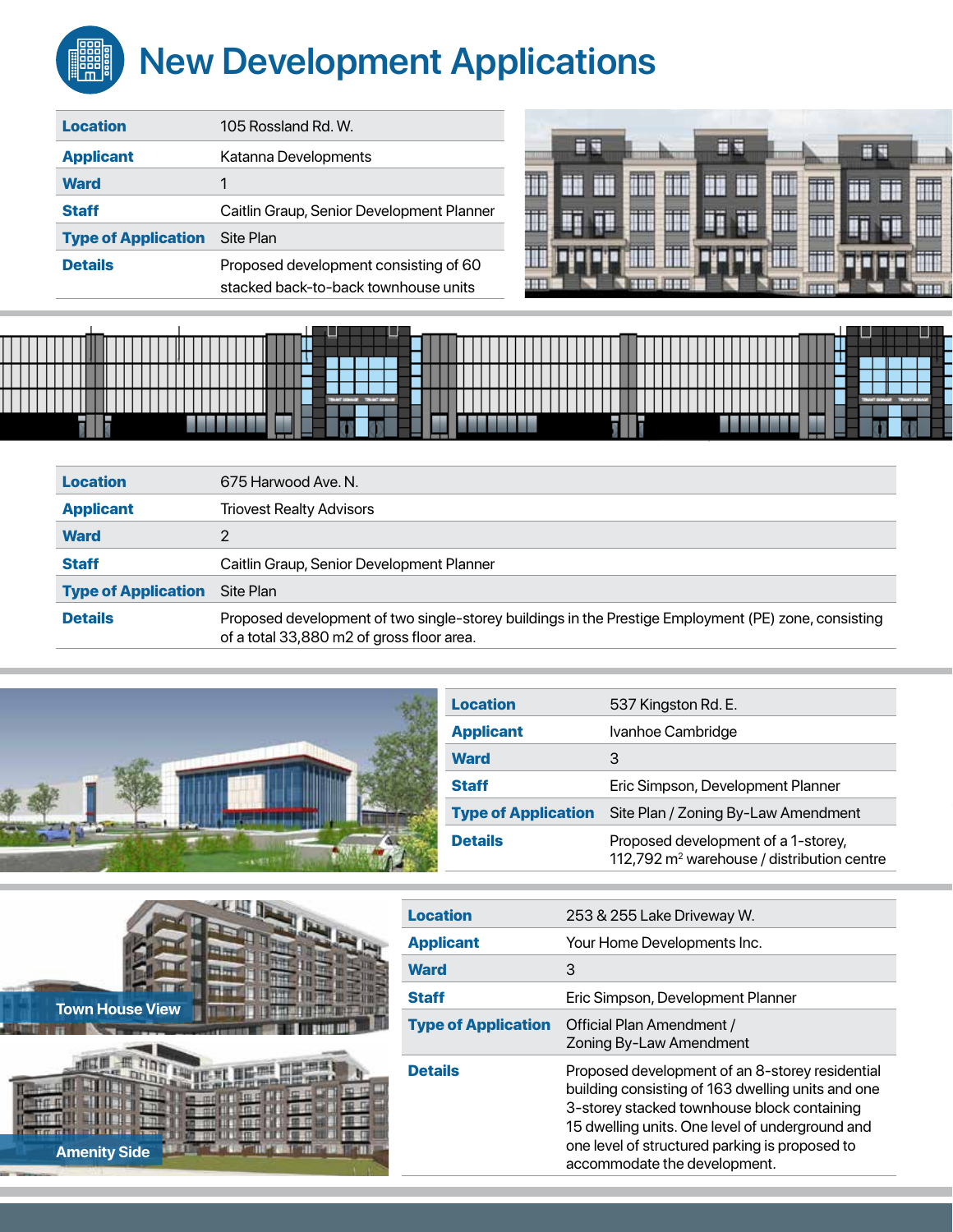

# **Major Building Permits Issued**

**20 Pugsley Crt. – Vaultra Storage** 4-storey self-service storage building (7,675 m<sup>2</sup>) *Issued: July 17, 2020*

**25 Kitney Dr.** Shoring Permit for Medallion Buildings C & D *Issued: July 15, 2020*

**333 Rossland Rd. E.**

**925 Finley Ave.**

Site Servicing Permit for Blackwood Properties Ltd. *Issued: July 9, 2020*

Site Servicing Permit for 16 unit townhouse development *Issued: June 26, 2020*

**515 Old Harwood Ave.**

Site Servicing Permit for 38 unit townhouse development *Issued: May 20, 2020*

# Transportation Updates & Events

# **Traffic Calming**

Town staff are currently proceeding with the installation of traffic calming measures along three road segments listed below. Over the last few months, designs were prepared and an online public consultation was completed for these projects. Installation of the traffic calming measures will take place in the month of September. The additional measures include:

#### **Ravenscroft Rd. (from Rossland Rd. to Westney Rd.)**

Includes the completion of traffic calming measures which were initially installed last fall as part of a Pilot Program. The additional measures include:

- painting of a centre line
- installation of four additional bollard sets throughout the corridor
- placement of permanent speed boards.

#### **Emperor St. (from Harwood Ave. to Pickering Beach Rd.)**

Involves the replacement of traffic calming measures which had reached the end of their effective service life. The three speed bumps will be replaced with six new bollard sets along with the additional painted centre line and the placement of permanent speed boards.

#### **Seaward Dr. (from Williamson Dr. to Williamson Dr.)**

Also involves the replacement of traffic calming measures which had reached the end of their effective service life. The two speed bumps will be replaced with six new bollard sets.

Following the review of the public comments, the designs have been refined and will be issued for tender in the coming weeks. They are scheduled to be installed later this summer.



# **#ActiveTOA: Explore Ajax by Bike Campaign**

With more places reopening, the Town of Ajax is encouraging residents to explore Ajax by bike to get around and reconnect with their neighbourhoods. The Town launched a social media campaign and video series promoting the trails, providing tips for new riders, and asking for collaboration from drivers in maintaining road safety.



The videos and posts received thousands of views. Residents responded expressing interest in improving infrastructure for biking and walking.

Town staff will continue to encourage residents to explore Ajax by bike throughout the summer.

More videos will be released over the summer explaining the different bike route options and encouraging collaboration in maintaining pedestrian safety.

Go to [ajax.ca/bike](https://ajax.ca/bike) for bike route options. Contact [GetAjaxMoving@ajax.ca](mailto:GetAjaxMoving%40ajax.ca?subject=) for more information.

# Engineering Updates

# **Stormwater Management Funding Feasibility Study**

The Stormwater Management Funding Feasibility Study will tie into the Town's Financial Sustainability Plan and the Asset Management Plan.

The study will examine the Town's current level of service regarding stormwater management and recommend funding solutions in order to achieve a sustainable level of service.